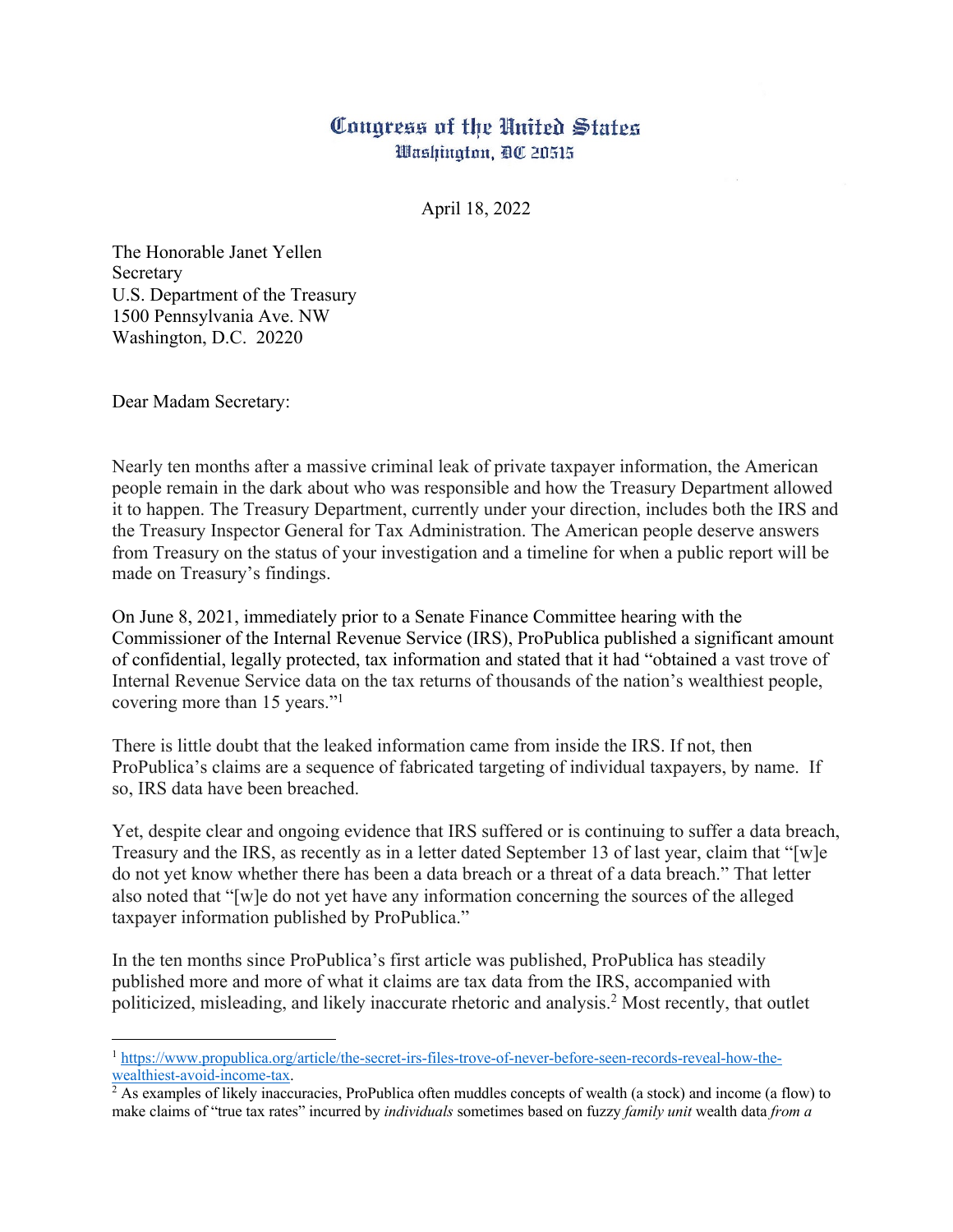published an article on April 13, 2022, titled "America's Highest Earners and Their Taxes Revealed."3 This article, along with the entire series on this topic, does precisely what 26 U.S.C. § 6103 and related statutes were designed to prevent—the disclosure of private tax information and the political weaponization of that information. Every single taxpayer's confidential tax information deserves complete protection.

Anyone accessing or releasing confidential personal tax information from the IRS without necessary approvals faces severe penalties and must be prosecuted. In June 8, 2021, testimony before the Senate Finance Committee, IRS Commissioner Rettig pledged to "absolutely" ensure that anyone found to have revealed such information would face prosecution, "absolutely."4 It is unclear why the Department of Treasury, the IRS, and the Department of Justice do not ask ProPublica for a copy of whatever data ProPublica is using to produce political articles in order to determine whether ProPublica's claim of possessing legally protected data is true.

Our tax system relies to a great extent on voluntary compliance, and the vast majority of Americans are compliant. Violating confidentiality does great damage to taxpayers' confidence in the IRS and the tax system. Thus far, however, no one has faced any consequences for what is claimed by ProPublica and what, based on those claims, is a massive criminal disclosure of private information.

Therefore, we request an update on the status of your investigation into the criminal leak of taxpayer data to ProPublica, and ask that you respond to the questions below by May 1, 2022.

- 1. Please provide a timeline for when your investigation will be complete and when you will provide an accounting to the American people regarding the Treasury Department's apparent failure to keep taxpayer information secure.
- 2. Please identify whether Treasury and the IRS continue to maintain that both do not know even whether there has been a threat of a data breach at the IRS in connection to ProPublica's claims that it possesses individual taxpayer information that Treasury and the IRS are legally charged to protect, and if so, how they arrive at the conclusion that no threat exists.

It is essential that the Treasury Department get to the bottom of the apparent disclosure of legally protected taxpayer information out of the IRS for use in political targeting and to make sure that this never happens again.

*magazine*, and not necessarily the individuals in question. Curiously, in close correspondence to ProPublica's highly misleading and unscientific methods aimed at targeting the "wealthiest Americans," the same methods have been used by the White House, as found in "What is the Average Federal Individual Income Tax Rates on the Wealthiest Americans?," available at https://www.whitehouse.gov/cea/written-materials/2021/09/23/what-is-the-<br>average-federal-individual-income-tax-rate-on-the-wealthiest-americans/

 $\frac{3 \text{ https://projects.propublica.org/american-indices-highest-incomes-and-taxes-revealed/}}{3 \text{ https://projects.propublica.org/american-indices-higher-incomes-and-taxes-revealed/}}$ .

<sup>&</sup>lt;sup>4</sup> See Senate Finance Committee hearing on "The IRS's Fiscal Year 2022 Budget," June 8, 2021, at approximately the 1:10 mark, available at https://www.finance.senate.gov/hearings/the-irss-fiscal-year-2022-budget.